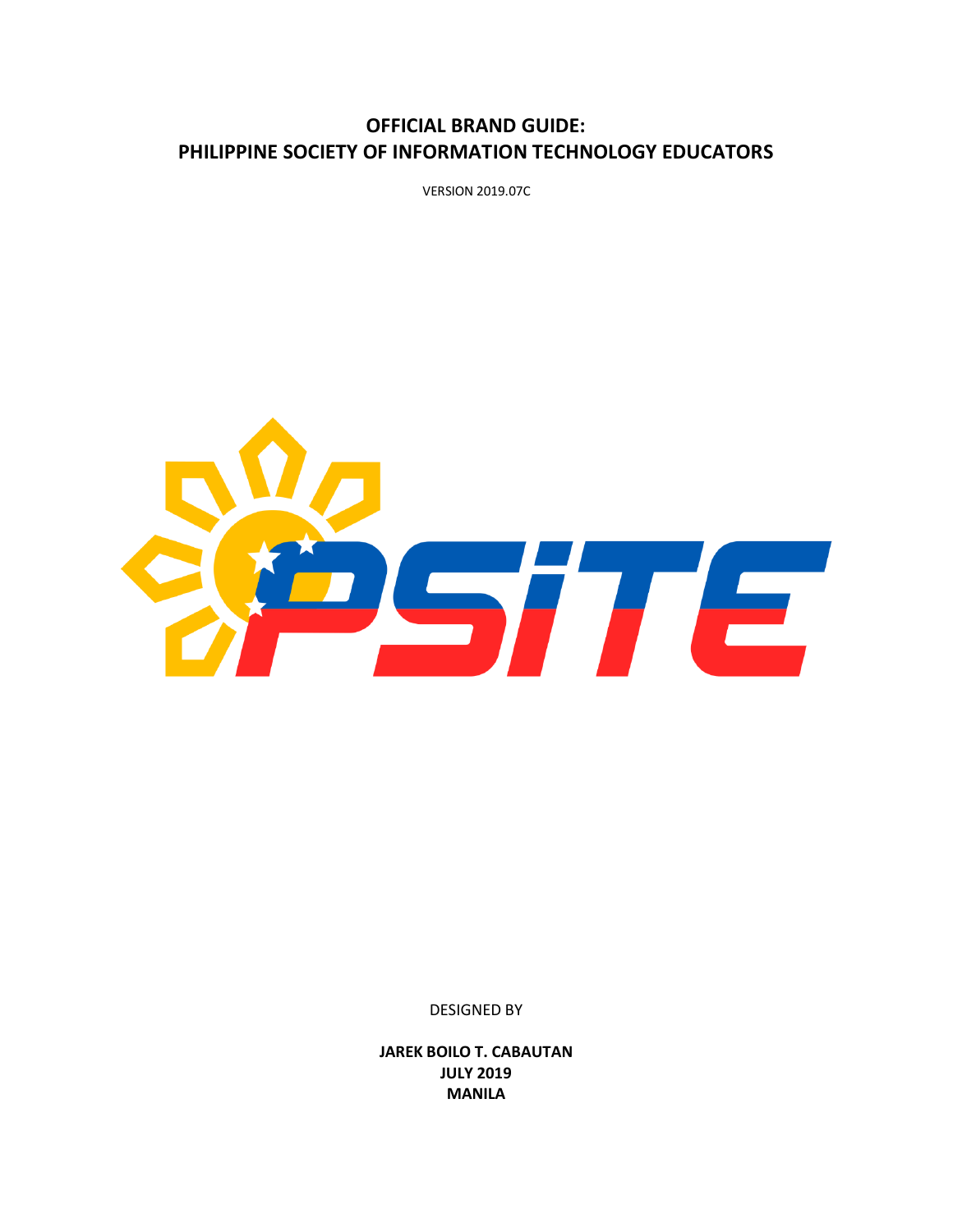



#### **CLEAR SPACE**

The PSITE full scale logo should always be surrounded by a consistent amount of clear space to ensure its visibility and impact. The clear space is determined by taking 10% of the total width of the logo.

No graphic elements or text should invade within this zone.

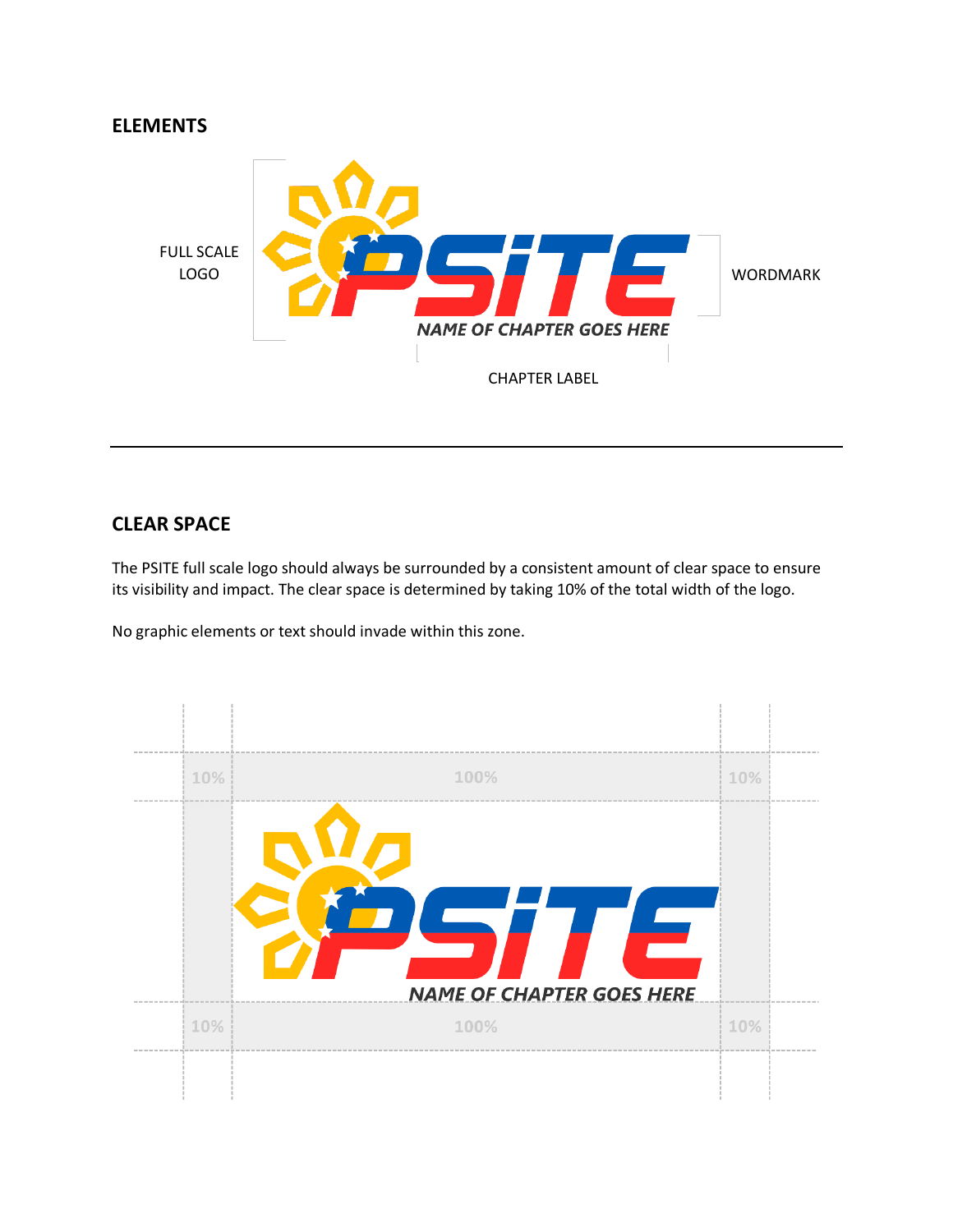# **LOGO VARIATIONS**

The following explains the purpose of the logos included in the Region Logo Packs. A PSD editable file is also included for convenience and reference. Altering any part of the editable vector logo (including elements, PSITE letters, chapter names) is prohibited. Feel free to contact the creator for further details.

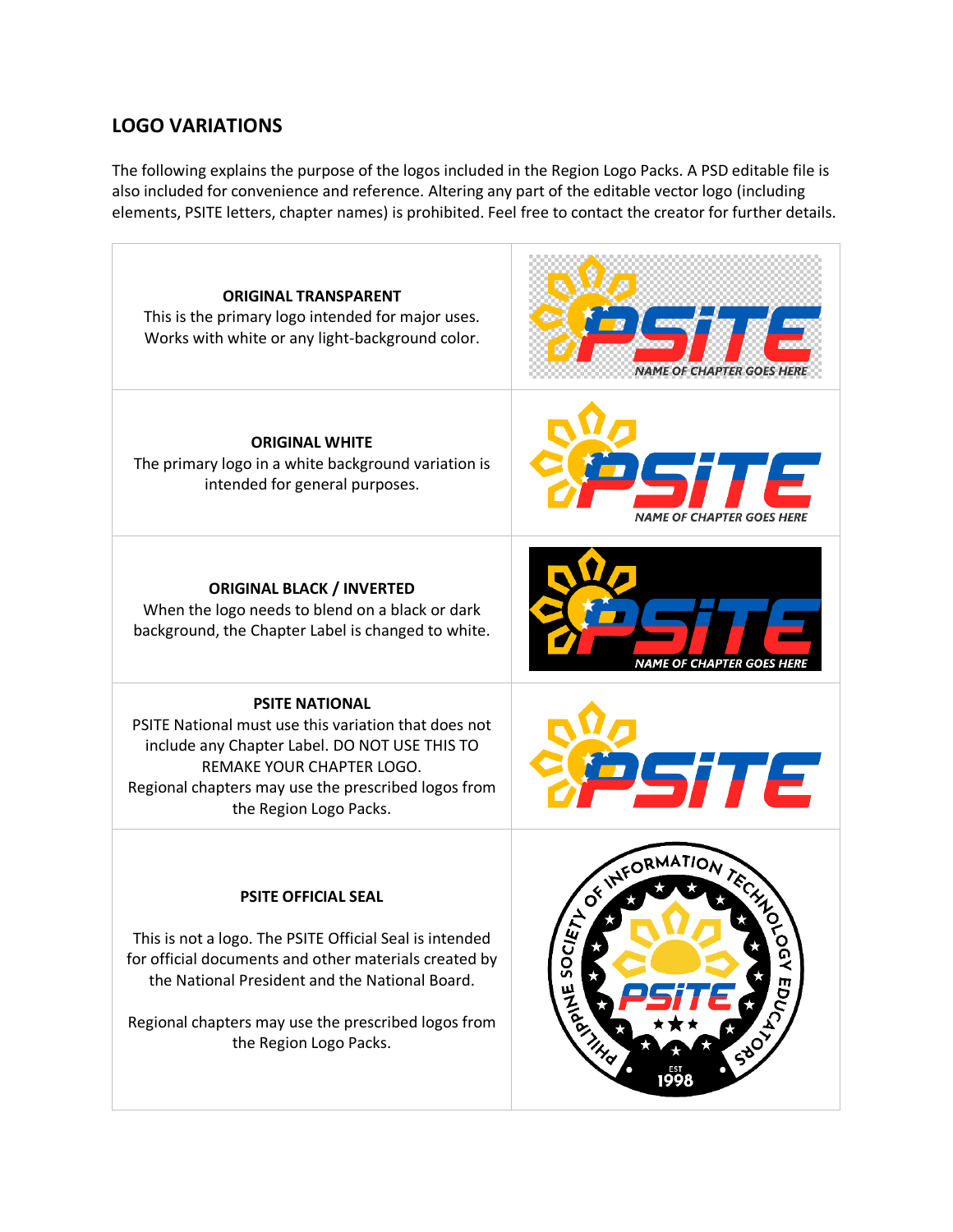### **COLOR GUIDES**



Get the complete color guide with PANTONE matches online: **<https://color.adobe.com/PSITE-Logo-2019-color-theme-12939213>**

| <b>TECH YELLOW</b> | <b>FREEDOM BLUE</b> | <b>VICTORY RED</b> | <b>PASSION WHITE</b> | <b>INTEGRITY GREY</b> |
|--------------------|---------------------|--------------------|----------------------|-----------------------|
| #FFBF00            | #0059B2             | #FF2626            | #FFFFFF              | #333333               |
| RGB 255, 191, 0    | RGB 0, 89, 178      | RGB 255, 38, 38    | RGB 255, 255, 255    | RGB 51, 51, 51        |
| CMYK 0, 25, 100, 0 | CMYK 100, 50, 0, 30 | CMYK 0, 85, 85, 0  | CMYK 0, 0, 0, 0      | CMYK 0, 0, 0, 80      |

### **FONTS**

| Area          | <b>Font Name</b>     | Sample                         |
|---------------|----------------------|--------------------------------|
| Wordmark      | Spantaran            | <i>PSiTE</i>                   |
| Chapter Label | Segoe UI Bold Italic | <b>NATIONAL CAPITAL REGION</b> |